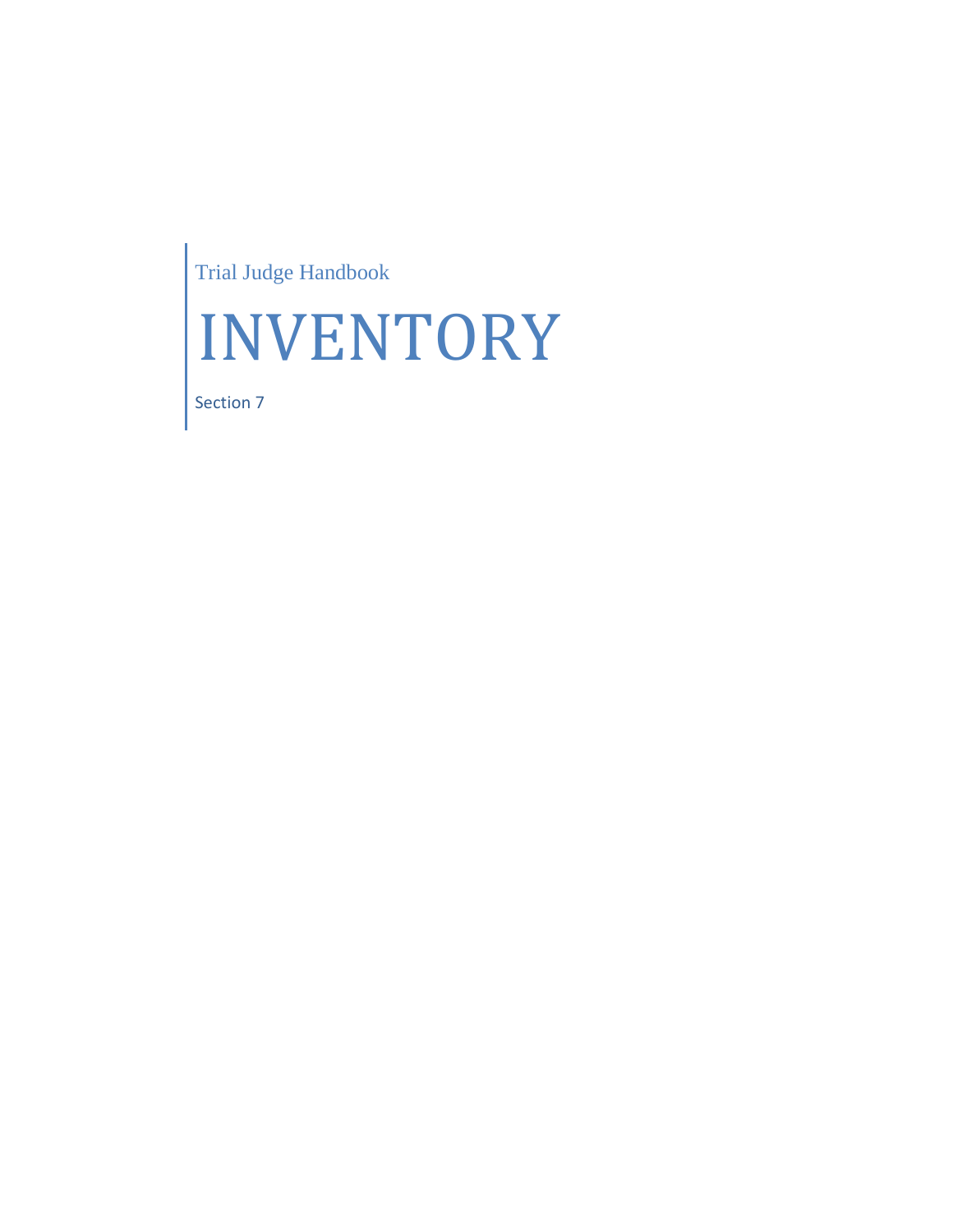| <b>TOPIC</b> | <b>INVENTORY</b>    | <b>SECTION</b>                                 | 07.10.00   |
|--------------|---------------------|------------------------------------------------|------------|
| SECTION      | <b>GENERAL INFO</b> | <b>ISSUANCE DATE</b>                           | 10/31/2018 |
| SUB-SECTION  |                     | <b>REVISION NUMBER</b><br><b>REVISION DATE</b> |            |

#### **Fixed Asset Listing Report**

A fixed asset listing is maintained for each judge that possesses inventory. The fixed asset listing report details each inventoried item by asset number, serial number, description, person responsible/location, and accounting cost. A fixed asset listing report will be sent to you at the following times:

- At the beginning of your term
- As items are acquired or disposed
- Annually

Review the report for accuracy by accounting for all items and updating the person resp./location. Contact Jennifer Parish with any discrepancies. An executed copy should be sent to Jennifer Parish.

#### **Physical Inventory Review**

A physical inventory review may be performed by the Supreme Court internal auditor or by the Office of the State Auditor. If you are chosen for a review, you will be notified in advance so that arrangements can be made for their inspection.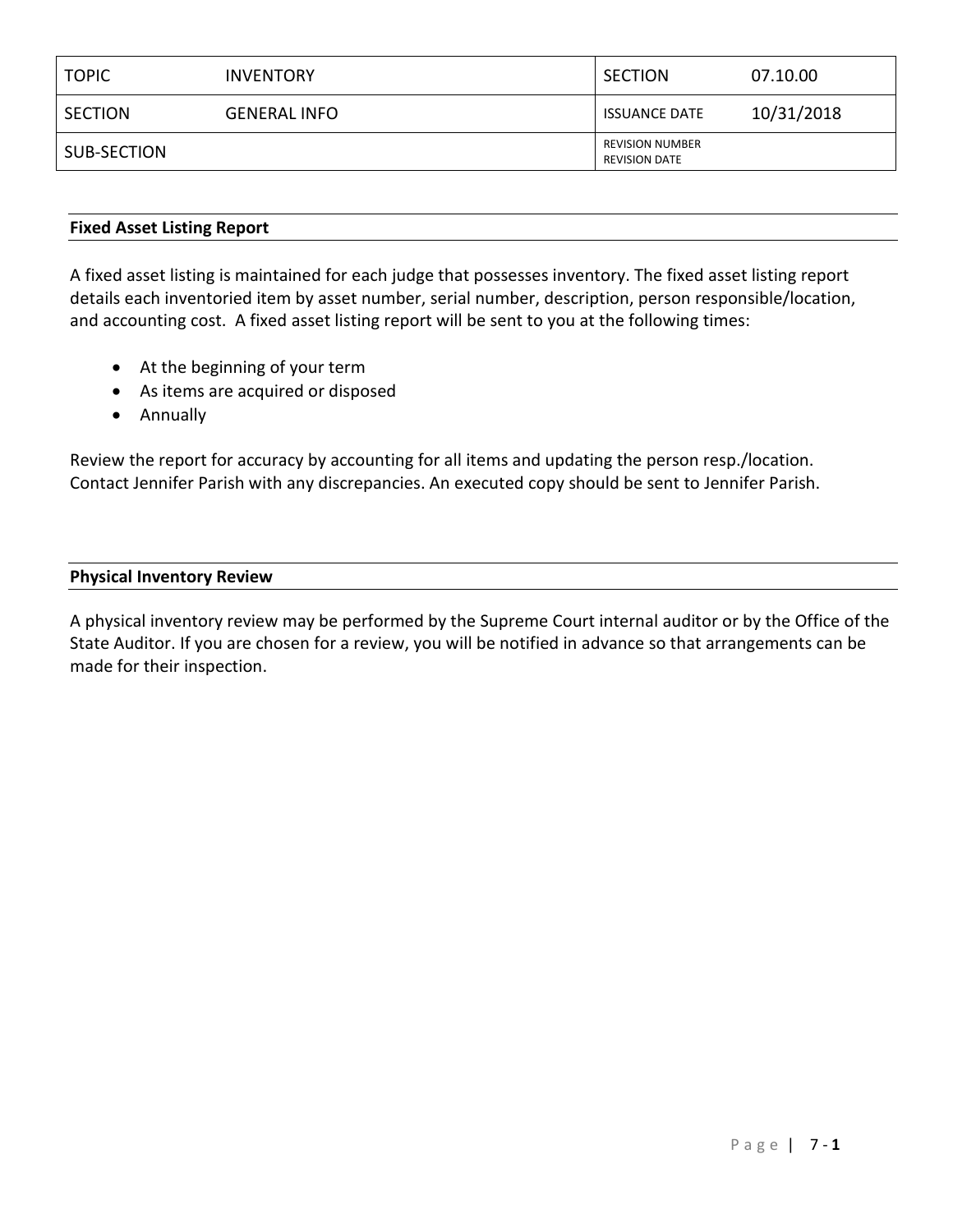| <b>TOPIC</b>   | <b>INVENTORY</b> | <b>SECTION</b>                                 | 07.20.00          |
|----------------|------------------|------------------------------------------------|-------------------|
| <b>SECTION</b> | NEW INVENTORY    | <b>ISSUANCE DATE</b>                           | 10/31/2018        |
| SUB-SECTION    |                  | <b>REVISION NUMBER</b><br><b>REVISION DATE</b> | 001<br>11/04/2021 |

Most items are added to your inventory after the item is purchased via office allowance and will be assigned an asset number beginning with 996. In some instances, an item will be assigned directly by the Supreme Court and will be assigned an asset number beginning with 051.

Due to the Court's limited equipment budget, computer inventory for your office must be purchased with your office allowance funds; however, before you purchase computer equipment, please contact Lezlin Wallace to see if any older, operable equipment is available from the AOC for your use.

#### **Inventory Thresholds**

Items reimbursed through office allowance that meet the following thresholds will be added to inventory:

| <b>AIRPODS</b>                                        | ≥  | \$0.00         |
|-------------------------------------------------------|----|----------------|
| CAMERA                                                |    | \$250.00       |
| <b>COMPUTER</b>                                       | ≥  | \$0.00         |
| desktop, hard drive, laptop, tablet, etc              |    |                |
| <b>COMPUTER RELATED EQUIPMENT</b>                     |    | $\ge$ \$250.00 |
| docking station, peripherials (keyboard, mouse), etc. |    |                |
| <b>COPIER</b>                                         | ≥l | \$250.00       |
| <b>ELECTRONIC EQUIPMENT</b>                           |    | $\ge$ \$500.00 |
| transcriber, microphones, projector, etc              |    |                |
| <b>ELMO Slate</b>                                     | ≥∣ | \$0.00         |
| <b>MONITOR</b>                                        | ≥I | \$250.00       |
| <b>OFFICE FURNITURE</b>                               |    | $\ge$ \$500.00 |
| chair, desk, bookcase, file cabinet, etc.             |    |                |
| <b>OTHER FURNITURE/EQUIPMENT</b>                      |    | ≥ \$500.00     |
| portable air conditioner, fan, fridge                 |    |                |
| <b>PRINTER</b>                                        |    | \$250.00<br>≥I |
| SCANNER                                               |    | \$250.00<br>≥l |
| <b>SERVER</b>                                         | ≥  | \$250.00       |
| <b>TELEVISION</b>                                     | ≥I | \$250.00       |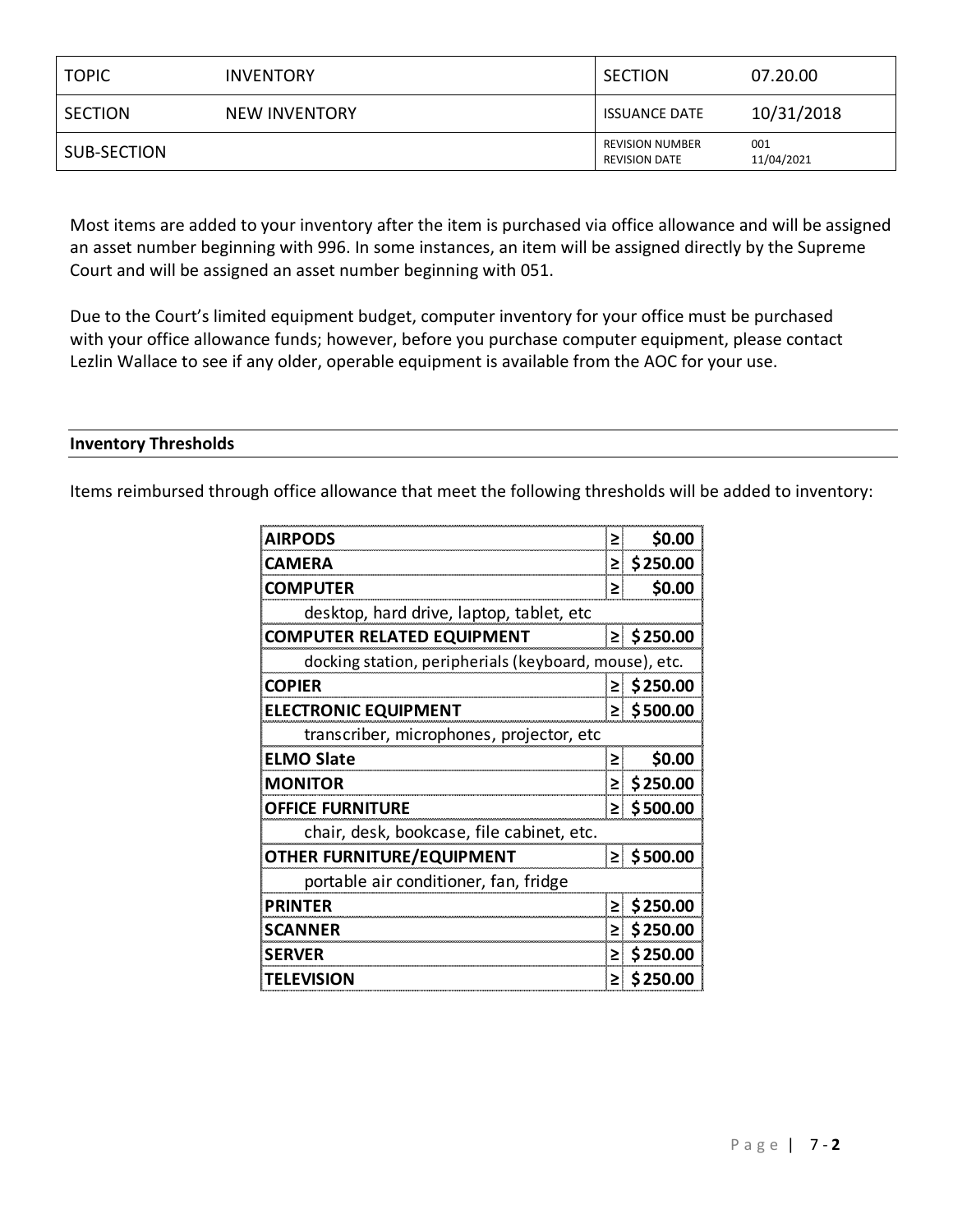| <b>TOPIC</b> | <b>INVENTORY</b> | <b>SECTION</b>                                 | 07.20.00          |
|--------------|------------------|------------------------------------------------|-------------------|
| SECTION      | NEW INVENTORY    | <b>ISSUANCE DATE</b>                           | 10/31/2018        |
| SUB-SECTION  |                  | <b>REVISION NUMBER</b><br><b>REVISION DATE</b> | 001<br>11/04/2021 |

#### **Reimbursement Requirements**

When requesting reimbursement for items that will be added to inventory, the following items should be submitted with the office allowance reimbursement request:

- Serial number (required for **ALL** electronic items) **A photo of the serial number is preferred**
- Make
- Model
- Picture/photo of item
- Location or person responsible for item

### **Asset Sticker(s) and Fixed Asset Listing Report**

Once your office allowance reimbursement request has been processed, asset sticker(s) and an updated fixed asset listing report will be mailed. Upon receipt, the stickers should immediately be placed on the corresponding inventory item in a visible location for easy identification during a physical inventory inspection. Review the fixed asset listing report and return an executed copy to Jennifer Parish.

### Asset sticker colors:

- o Yellow Trial Judge Office Allowance
- o Green Supreme Court
- o Orange CARES Act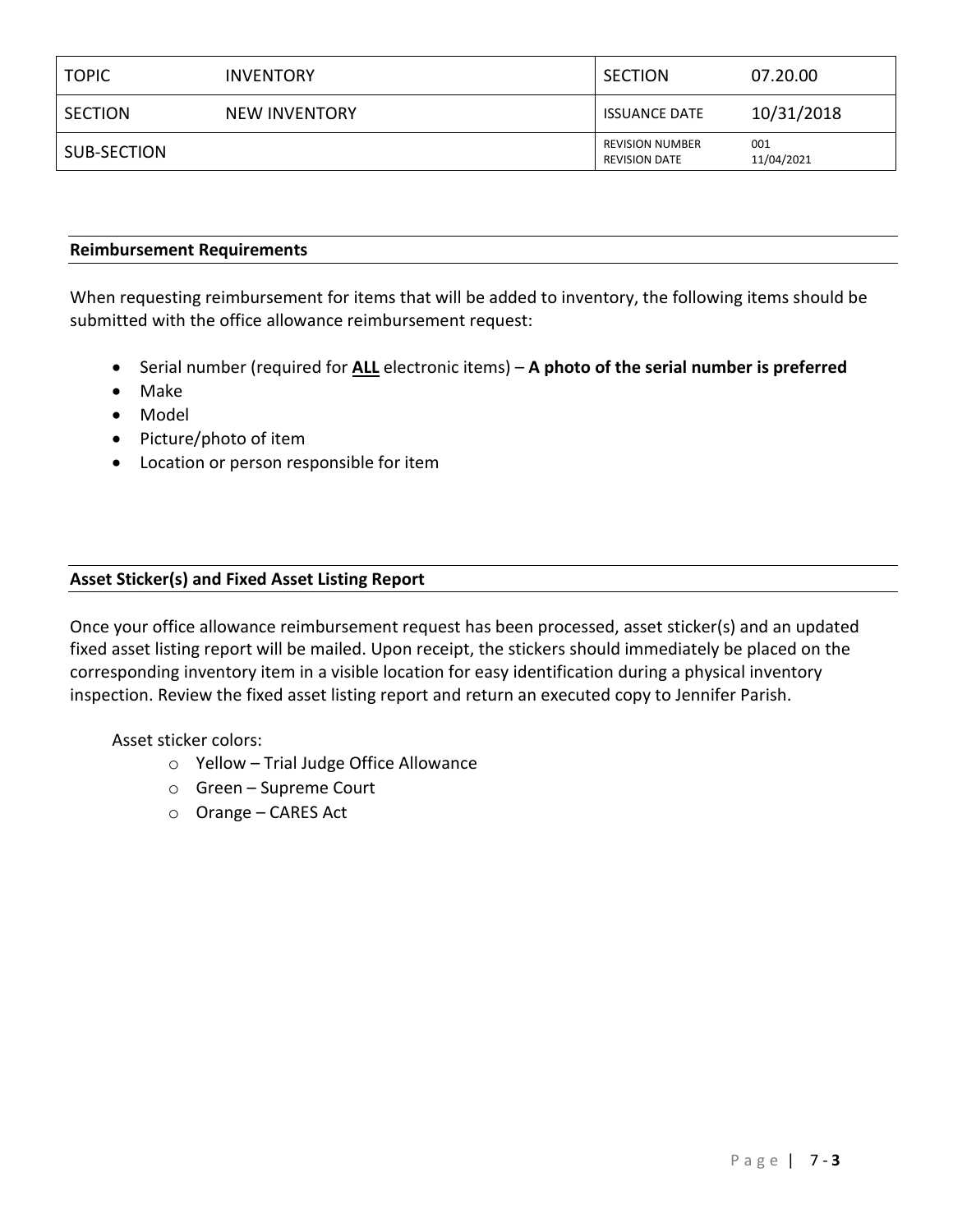| <b>TOPIC</b>   | <b>INVENTORY</b>  | SECTION                                        | 07.30.00          |
|----------------|-------------------|------------------------------------------------|-------------------|
| <b>SECTION</b> | RETURNS/DISPOSALS | <b>ISSUANCE DATE</b>                           | 10/31/2018        |
| SUB-SECTION    |                   | <b>REVISION NUMBER</b><br><b>REVISION DATE</b> | 001<br>11/04/2021 |

When items on inventory become inoperable/unrepairable, they may be returned or disposed of depending on the type of equipment. The following details the process for returning or disposing of these items.

# **Returns**

## **All electronic devices (desktop, laptop, tablet, etc.) must be returned to the AOC.**

## **ALL 051 NUMBERED ASSETS MUST BE RETURNED**

- To return items to the AOC, contact Jennifer Parish first to make arrangements
	- o Items to be returned will be verified
	- o A convenient date/time will be set
- Travel to return/pick up equipment from the AOC by the judge or law clerk/staff attorney is reimbursable.

### **Disposals**

If you have items other than electronic devices that are deemed broken/unrepairable, a written request detailing the item(s) to be disposed of should be sent to Jennifer Parish. Once the request is received, written approval to dispose and an updated fixed asset listing report will be provided. **Please dispose of the item(s) upon receipt of written approval** and return an executed copy of the fixed asset listing report to Jennifer Parish.